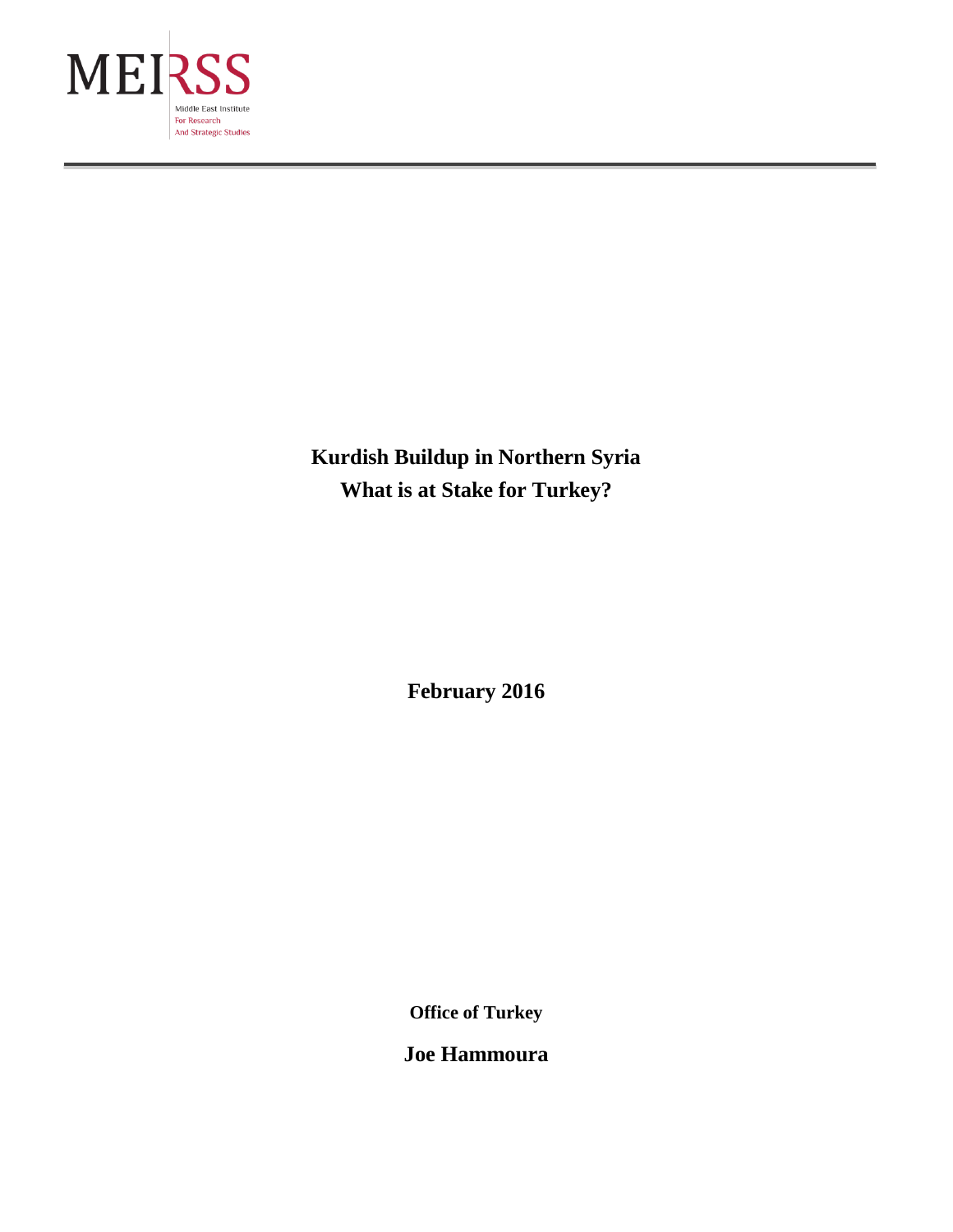In the last three weeks or so, the tragic pandemonium in Syria has witnessed two parallel dynamics with enormously significant regional and global ramifications which can potentially throw the region into another vortex of disasters. One is turning the tide of the war in favor of the Syrian government and the second is an equally interesting development marked by a massive gain of territories by Kurdish fighters in Northern Syria. Under the cover of an immense Russian aerial bombardment, the Syrian regime has not only gained a large swath of land, but has also turned the balance of power by dislodging rebel groups who are aided by Turkey and its regional allies from key areas along the principal pivot of the conflict.

Exploiting this propitious opportunity, the Kurdish People's Protection Units (YPG), the armed wing of the Syrian Kurdish Democratic Union Party (PYD), have advanced swiftly between Tal Rifaat and Azaz; two important cities in Northern Syria and close to the border with Turkey, having captured an important foothold, the Menagh air base. The Kurdish units are threatening to attack Azaz, the last stronghold of Turkish-backed Syrian rebels north of Aleppo. In the eyes of Turkey, this is a nightmare scenario and nothing can be more menacing than a re-galvanization of the Kurdish forces in its backyard.

The Turkish government has already started sounding the alarm, warned the Kurdish units that Azaz is a red line not to be crossed, and requested its NATO and regional allies for ground military operations in Syria. But, what is the geostrategic significance of the city of Azaz for Turkey and what can it do to secure it?

The basis for the current surge in power of the Kurdish forces in North Syria was laid in the summer of 2012 when forces loyal to Syrian President Bashar al Assad withdrew from the northeast of the country. Since then the Kurds have enjoyed more autonomy than any other time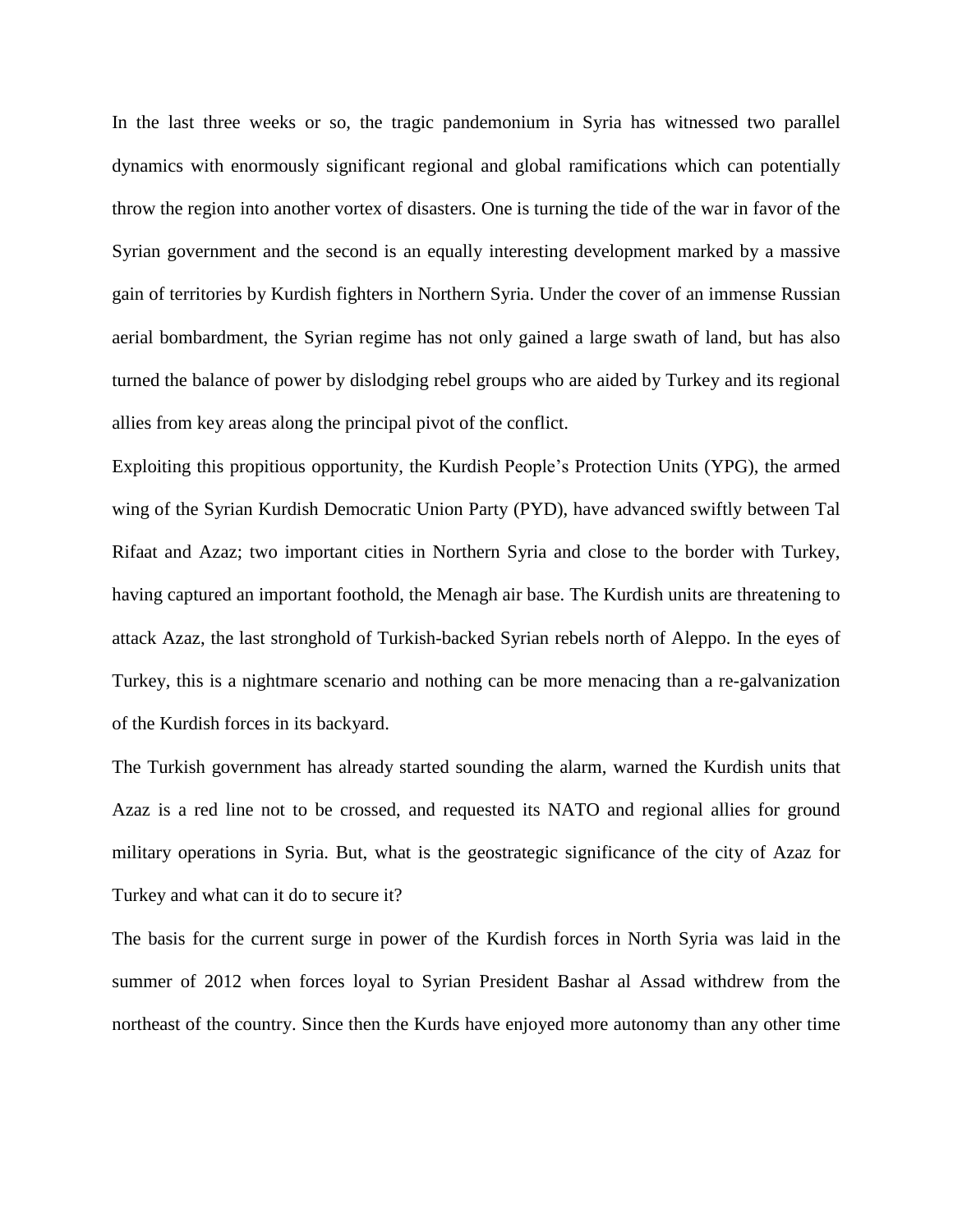in recent history<sup>1</sup>. The PYD and its military wing, the YPG, rule over this autonomous region. The YPG fighters have established themselves as formidable combatants and scored victories against the Islamic State (ISIS) and other forces roaming the region. The group also earned respect, praise and support from the United States despite the intense disquiet felt by Turkey.

The full-blown Russian involvement in the Syrian war with its incessant aerial bombardment of rebel groups opposing the Syrian regime made it easier for the YPG to flex its muscles. Since the beginning of February 2016, the group has exploited the weakening of other rebel groups in the area and began pushing eastwards from their enclave around Afrin, taking over the Menagh airbase and the town of Tal Riffat from other Syrian rebels<sup>2</sup>. In a bid to control the whole northern Syrian region bordering Turkey, the group continued to advance towards the strategic city of Azaz. Occupying this city, which is just 8 Km from the Turkish frontiers, would be a game changer for the Kurds, as it would accelerate the control of the 100 km stretch remaining from Azaz to the IS-held town of Jarablus, thereby completely cutting off Turkey from Syria.

Fabrice Balanche, a researcher from the Washington Institute for Near East Policy, argued that "if the Kurds take Azaz, then they could join the land gap between their two enclaves, Kobane and Afrin. Turkish Prime Minister Ahmet Davutoğlu fears that if the Kurds capture Azaz, they could start a big offensive from Kobane to the west and from Afrin to the east"<sup>3</sup>. The Turks have made it unequivocally clear that this is the ultimate nemesis of their national security interest and would do all what it takes to prevent it.

<sup>&</sup>lt;sup>1</sup>Stratfor (2015), The Fragile Gains of Syria's Kurds, retrieved from: <https://www.stratfor.com/sample/analysis/fragile-gains-syrias-kurds>

 ${}^{2}$ Girit, S (2016), Syria Conflict: Why Azaz is so Important for Turkey and the Kurds, BBC, retrieved from: <http://www.bbc.com/news/world-middle-east-35595023>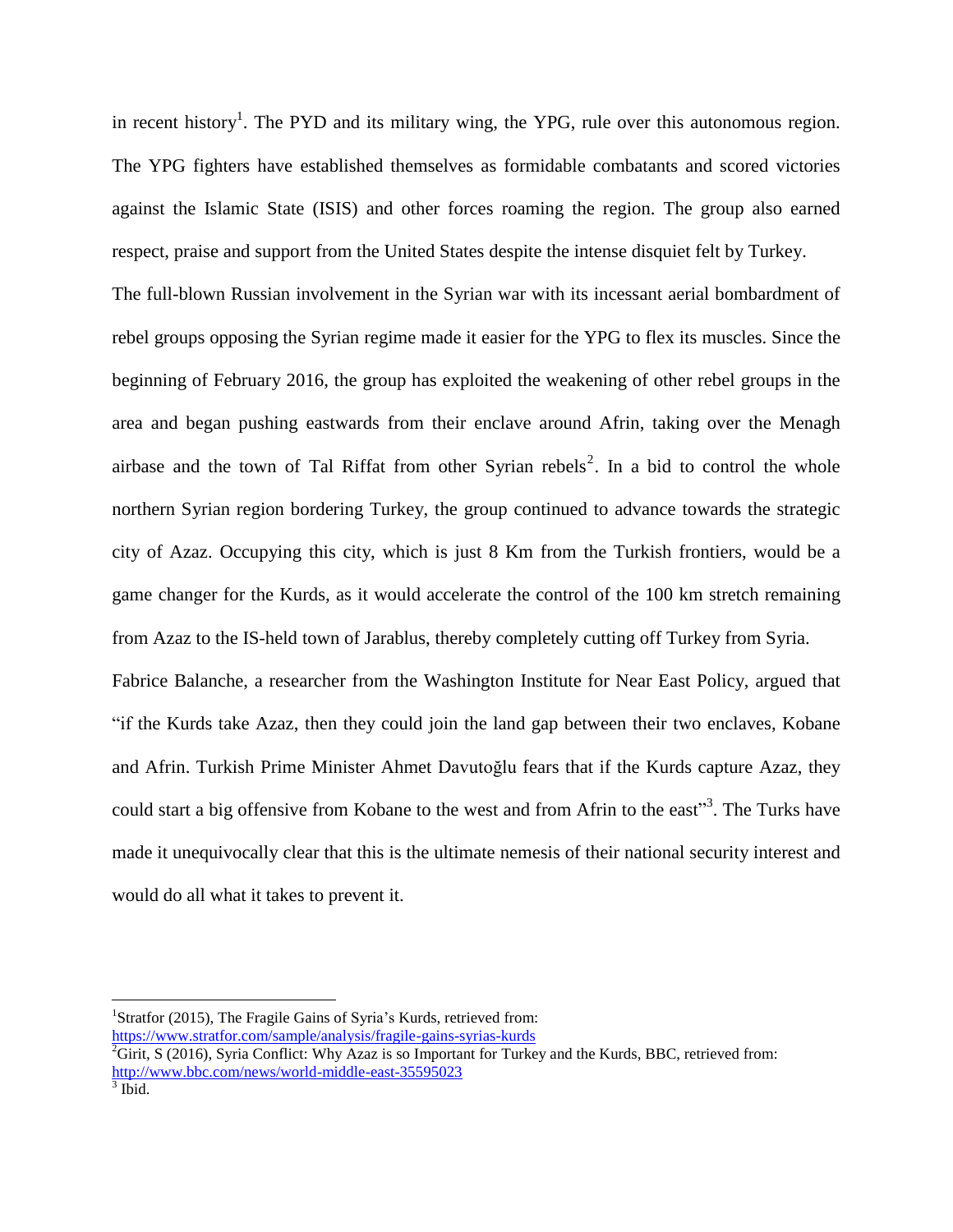Turkey requested the YPG forces to withdraw from the areas they have captured in the northern part of Aleppo, and began shelling their positions on the  $13<sup>th</sup>$  of February<sup>4</sup>. On the  $16<sup>th</sup>$  of the same month, Davutoğlu said the shelling had succeeded in halting the YPG from advancing upon Azaz and vowed that the group will face the "harshest reaction" if it tried to march on the town again. He declared that Turkey "will not allow Azaz to fall, and the whole world should know this"<sup>5</sup>.

Turkey intensified its assaults after the deadly suicide car bombing in the heart of Ankara on  $17<sup>th</sup>$ February, and it held the YPG responsibility. The country has called on its western allies, especially the United States, to list the YPG forces as a terrorist group and to, immediately, stop partnering with them. However, Turkey's attempt to classify the Kurdish fighters as terrorists did not get a matching enthusiasm from the United States. Instead, the US is calling Turkey to scale down its attacks. The long telephone conversation held between President Barack Obama and his Turkish counterpart Recep Tayyip Erdoğanon the  $19<sup>th</sup>$  of February shows that not much has changed as far as the US stance vis-à-vis the Kurdish forces. While calling on the YPG not to "seek to exploit circumstances in this area to seize additional territory", Obama urged Turkey "to show reciprocal restraint by ceasing artillery strikes in the area<sup>"6</sup>. However, there is too much at stake for Turkey to sit on its hands and see things in its neck of the wood exhaust their dynamics without doing anything on its part. A lot is at stake for Turkey.

Generally speaking, the main strategic goals of Turkey as far as Syria is concerned is the attenuation, if not the complete neutralization, of the Kurdish movements' threat, in Northern

<sup>4</sup>Uras, U (2016), Turkey Shells Kurdish Positions in Syria for a Second Day, Aljazeera English, retrieved from: <http://www.aljazeera.com/news/2016/02/turkey-shells-kurdish-positions-syria-day-160214091007489.html>  ${}^5$ Girit, Op. cit.

<sup>6</sup> Office of the Press Secretary, White House (2016), Readout of the President's Call with President Recep Tayyip Erdogan, retrieved from: [https://www.whitehouse.gov/the-press-office/2016/02/19/readout-presidents-call](https://www.whitehouse.gov/the-press-office/2016/02/19/readout-presidents-call-president-recep-tayyip-erdogan-turkey)[president-recep-tayyip-erdogan-turkey](https://www.whitehouse.gov/the-press-office/2016/02/19/readout-presidents-call-president-recep-tayyip-erdogan-turkey)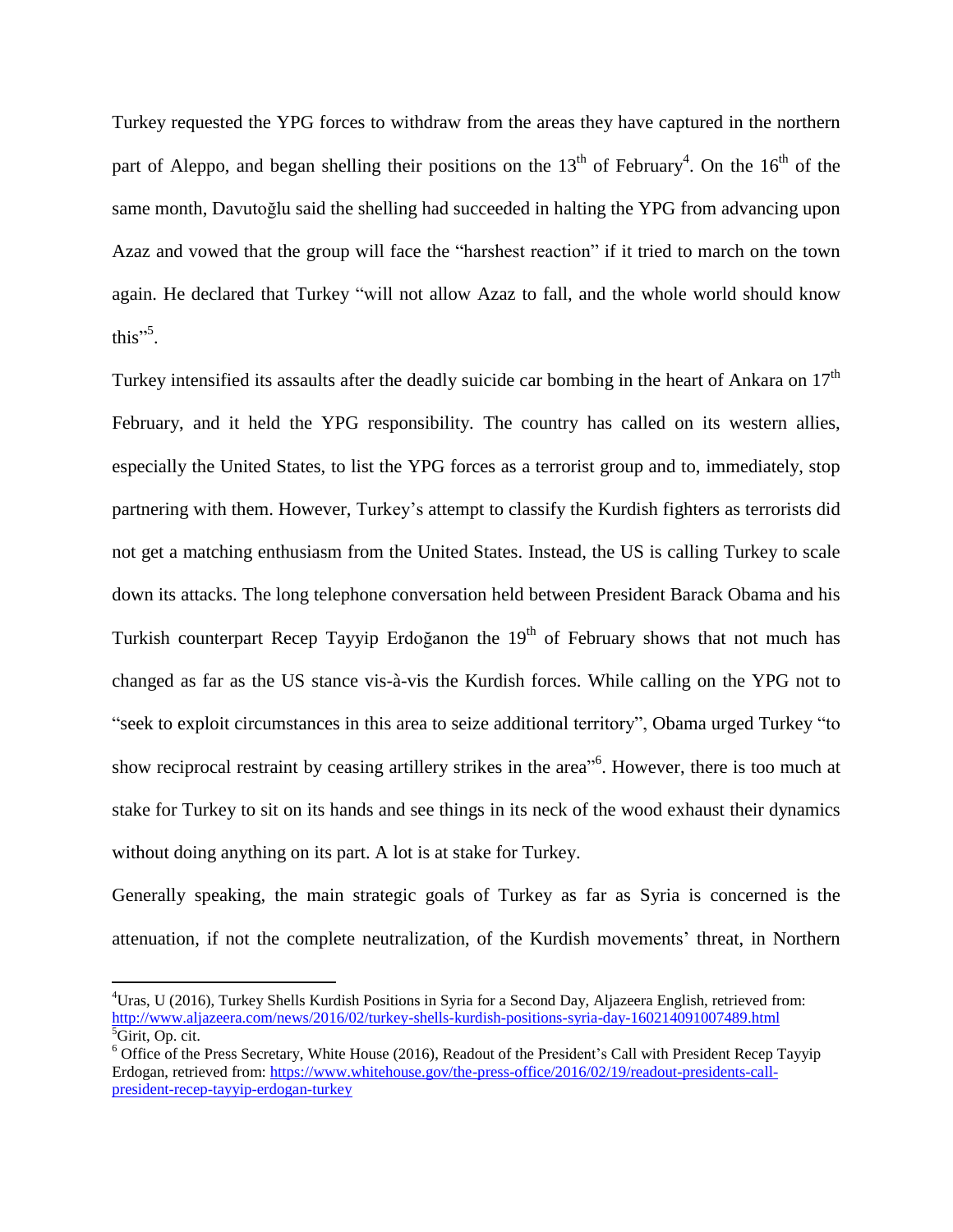Syria. In addition to the exclusion of Assad from any future political settlement. Can Kasapoglu, a defence analyst with the Istanbul based think-tank, the Center for Economics and Foreign Policy Studies, writes that Turkey's geostrategic outlook and policy in Syria is consistent with its grand strategy of broadening its influence through the rise of conservative forces in the Middle East which sprouted in the wake of the Arab Spring<sup>7</sup>. Therefore, the recent resurgence of the Kurdish forces in the Syria region close to Turkey's southeastern borders and the coming back of the Assad regime largely hinder this grand geostrategic plan. The prospect of the city of Azaz falling into the hands of the YPG fighters especially represents a high tide of the danger in Turkish perception of the threat's spectrum. There are three specific reasons for this.

Can Acun, a researcher at the Turkish pro-government think-tank SETA, says that Azaz and its surrounding area, are very important for Turkey's national security and the future of the Syrian war. The area is on the land corridor stretching from the Turkish border to the city of Aleppo. He reasons that if this strip of land falls into the hands of the Kurdish fighters, as a result of their occupation of the city of Azaz, the humanitarian aid transported through this corridor would be interrupted<sup>8</sup>. However, the disruption of the aid convoys heading to Syria is one of the least worries of the Turkish leaders. In order for Turkey to be able to influence the dynamics inside Syria by aiding the Syrian rebels and show itself off to its enemies and allies that it is a regional force to be reckoned with, the existence of a physical corridor is absolutely necessary. The occupation of Azaz by the YPG would mean, therefore, the cutting off one of the corridors which connect Turkey to the Syrian theater. If left unchecked, Turkey fears that the Kurds will continue to expand to the point of sealing off the entire border between Turkey and Syria. The prospect of

<sup>&</sup>lt;sup>7</sup>Kasapoglu, C (2016), Predicting Turkey's Next Move in Syria, retrieved from:

<http://www.aljazeera.com/indepth/opinion/2016/02/predicting-turkey-move-syria-kurds-isis-160215085930162.html> <sup>8</sup>Girit, Op. cit.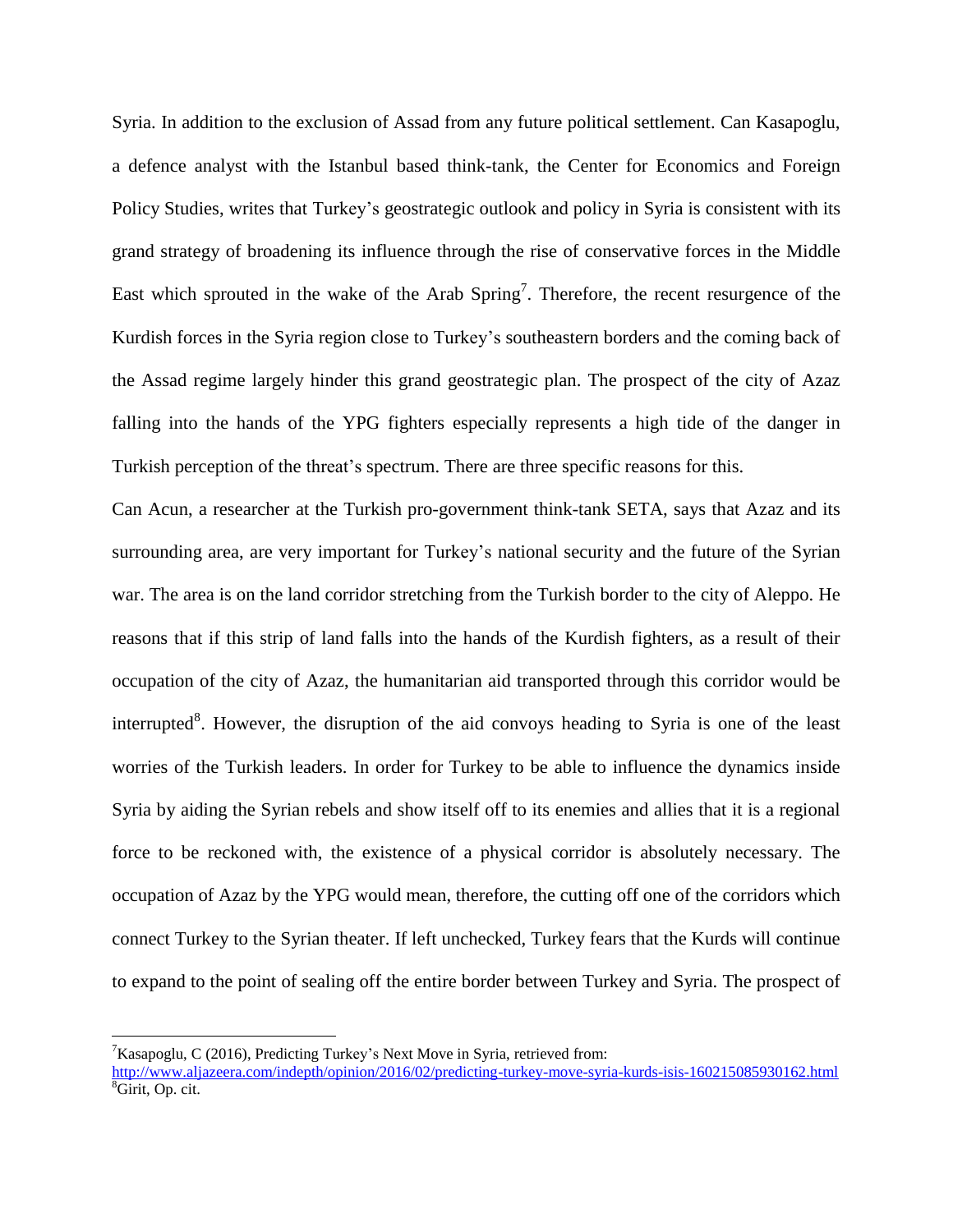losing this Archimedean point whereon Turkey can stand and move events in Syria is a veritable geostrategic loss that it cannot afford, as per to its claims.

The second reason why Turkey is so keen to avoid the YPG domination of Northern Syria, is because it raises the specter of the revival of separatist ambitions among its restive Kurds. The existence of a formidable Kurdish force, which is affiliated to the Kurdistan Workers' Party (PKK), a movement the country and its western allies consider as a terrorist group, in its backyard is a recipe for the resurrection of the Kurdish cause which it did everything to suppress. The third reason for Turkey's nervousness towards the prospect of YPG takeover of Azaz is said to be demographic. Along Arabs and Kurds, ethnic Turkmens live in the area as well<sup>9</sup>, who have been driven out of Northern of Syria towards Turkey as a result of the Kurdish forces' expansion. Turkey has claimed several times that the Kurds have committed ethnic cleansing in the area that they controlled.

So, if the current twin dynamics pointed above represents the ultimate threat for Turkey's national interest, what options does it have to halt it? Amidst US reluctance to commit itself to ground military operation in Syria and its estimation of the YPG as important ally in the fight against ISIS and aggressive Russian posturing accentuated by the downing of its Su-24 on 24<sup>th</sup> of November 2015 by Turkey, can Ankara afford to go solo and send ground troops to Syria?

Turkish Defence Minister Ismet Yilmaz recently affirmed that there were no plans to send ground troops into Syria<sup>10</sup>. The country has been banking on the possibility of convincing the US-led coalition against ISIS to send troops, but as of yet nothing is showing up. Therefore, it looks like Turkey's only remaining option is to continue doing what it's been already doing, i.e.,

<sup>&</sup>lt;sup>9</sup> Ibid.

<sup>&</sup>lt;sup>10</sup> Hume, T (2016), Turkish Defense Minister: 'No Intention' of Sending Ground Troops to Syria, retrieved from: <http://edition.cnn.com/2016/02/15/middleeast/syria-turkey-strikes-kurds/>